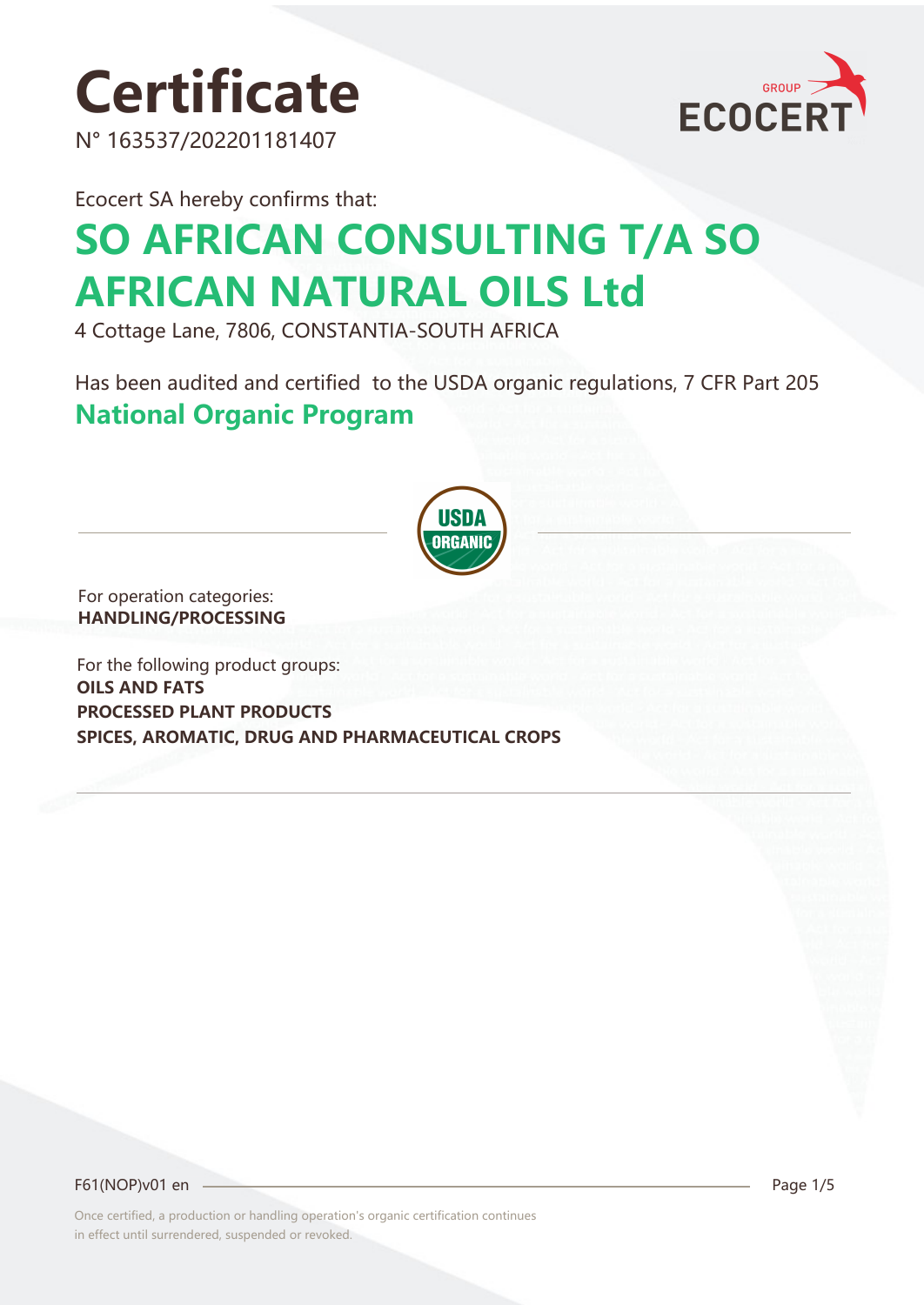Certificate issued on 18 January 2022



**Ecocert SA** BP 47 Lieudit Lamothe Ouest 32600 L'Isle Jourdain France (+33) 5 62 07 51 09 - www.ecocert.com Capital 444 400 € - SIREN 380 725 002 – RCS AUCH

#### **Anniversary date: 1st August**

when the certified operation must submit its annual update - this is not an expiration date

Effective date / date of 1st certification: 21 July 2016

F61(NOP)v01 en 2/5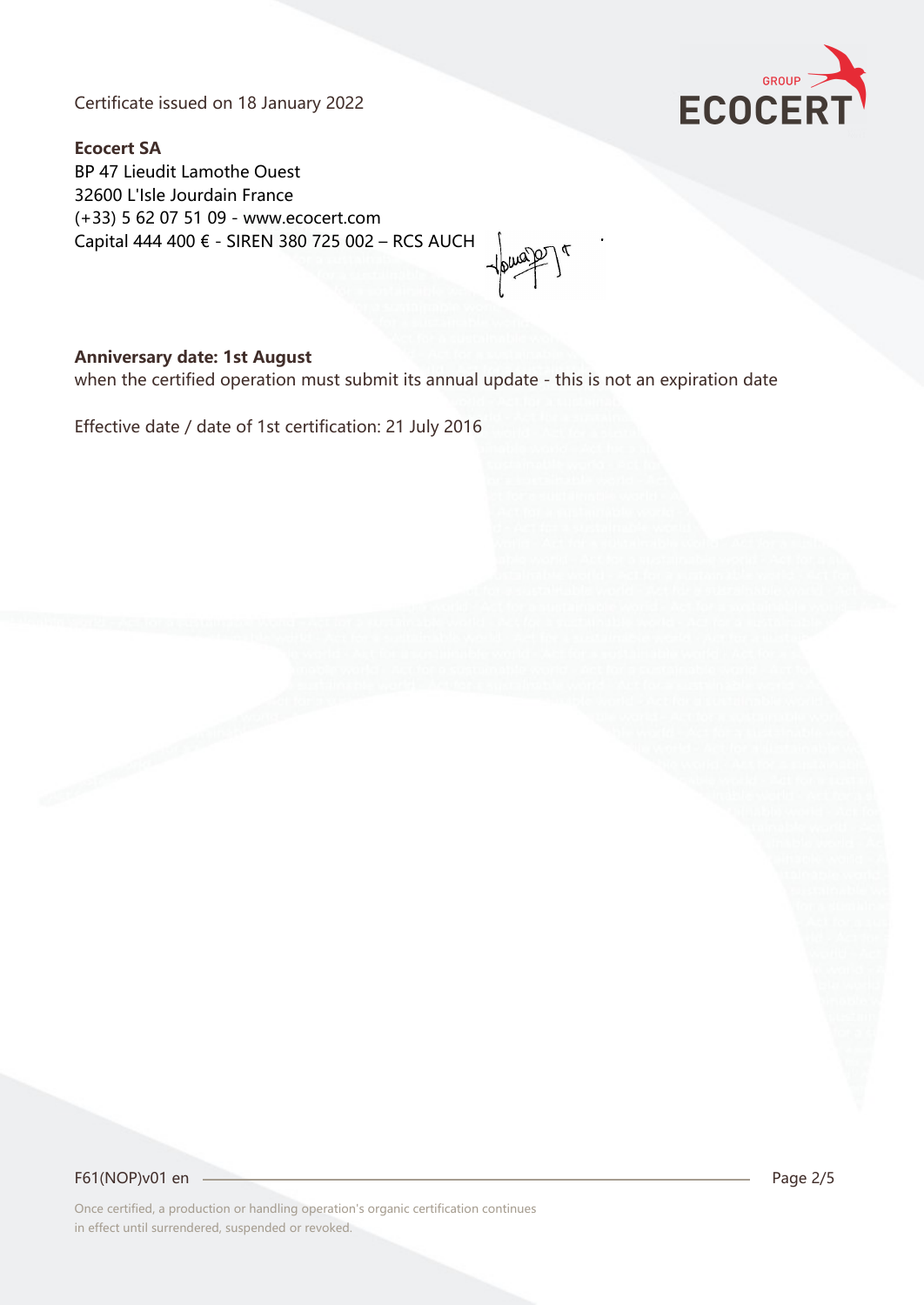

# **Annex to the certificate**

N° 163537/202201181407

### **SO AFRICAN CONSULTING T/A SO AFRICAN NATURAL OILS Ltd**

USDA organic regulations, 7 CFR Part 205 – National Organic Program

### Products certified:

| <b>PRODUCT</b>            | <b>LABELLING</b><br><b>CATEGORY</b> | <b>ADDITIONAL</b><br><b>EQUIVALENCES</b>         |
|---------------------------|-------------------------------------|--------------------------------------------------|
|                           |                                     | $(1)$ EU<br>(2)COR<br>equivalence<br>equivalence |
| > Argan oil               | 100% Organic                        | X                                                |
| > Baobab oil              | 100% Organic                        | X                                                |
| > Grape seed oil          | 100% Organic                        | X                                                |
| > Grape seed oil RBD      | 100% Organic                        | X                                                |
| > Jojoba oil              | 100% Organic                        | X                                                |
| > Kalahari Melon Seed oil | 100% Organic                        | X                                                |
| > Mafura butter           | 100% Organic                        | X                                                |
| > Manketti Mongongo oil   | 100% Organic                        | $\pmb{\mathsf{X}}$                               |
| > Marula oil              | 100% Organic                        | X                                                |
| > Moringa seed oil        | 100% Organic                        | $\mathsf{x}$                                     |
| > Moringa seeds           | 100% Organic                        | X                                                |
| > Olive oil               | 100% Organic                        | X                                                |
| > Rose Geranium oil       | 100% Organic                        | $\mathsf{x}$                                     |
| > Rosehip oil             | 100% Organic                        | X                                                |
| > Rosehip seeds           | 100% Organic                        | X                                                |
| > Rosemary oil            | 100% Organic                        | X                                                |
| > Tea tree oil            | 100% Organic                        | X                                                |
| > Ximenia seed oil        | 100% Organic                        | X                                                |
|                           |                                     |                                                  |

#### F61(NOP)v01 en 2/5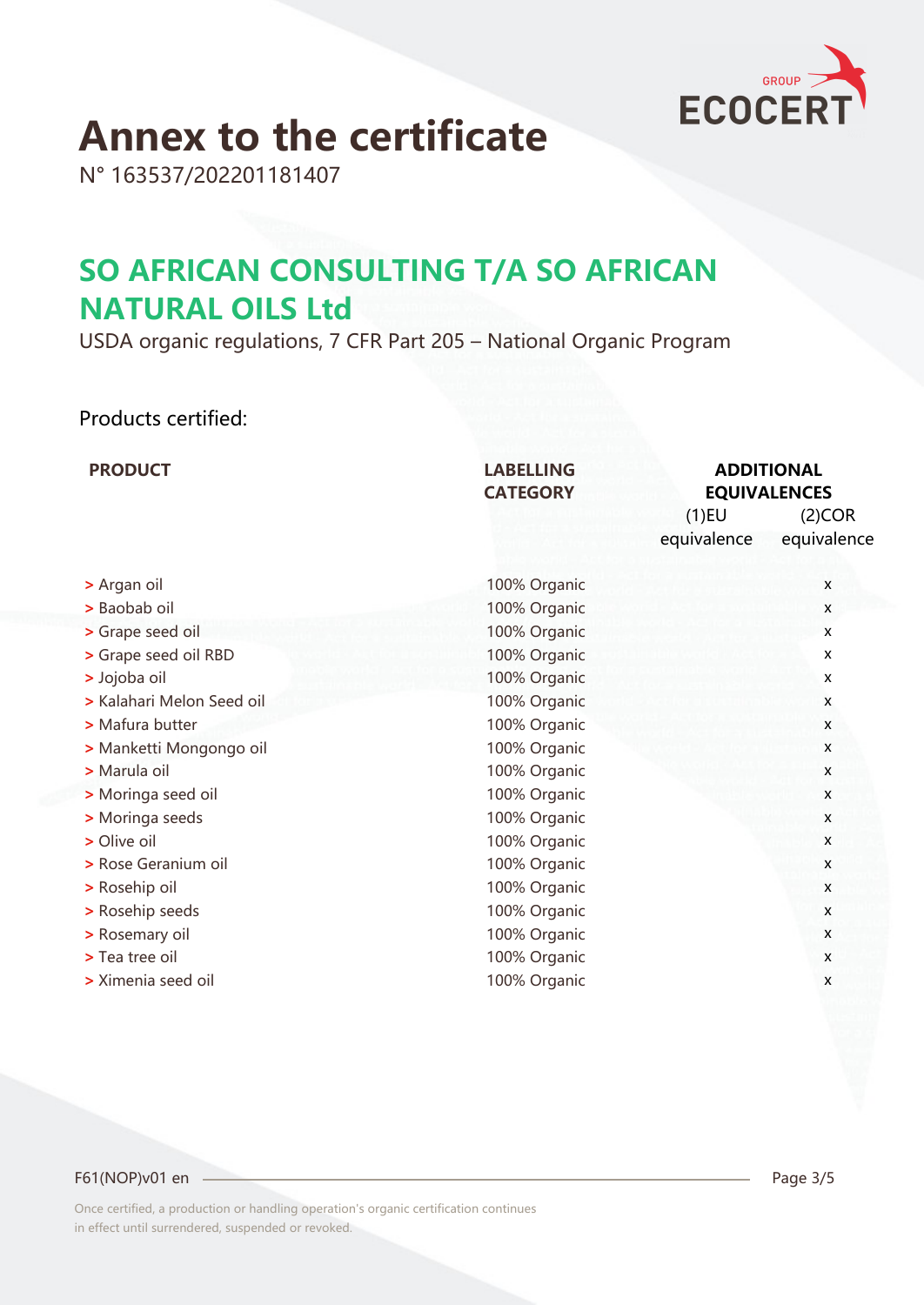

(1) EU Equivalent product(s) is/are certified in accordance with the terms of the U.S. – European Union Equivalency Arrangement

(2) COR Equivalent product(s) is/are certified in accordance with the terms of the U.S. – Canada Organic Equivalency Arrangement

Certificate issued on 18 January 2022

#### **Ecocert SA**

BP 47 Lieudit Lamothe Ouest 32600 L'Isle Jourdain France (+33) 5 62 07 51 09 - www.ecocert.com Capital 444 400 € - SIREN 380 725 002 – RCS AUCH

F61(NOP)v01 en 2010 - 2020 Page 4/5